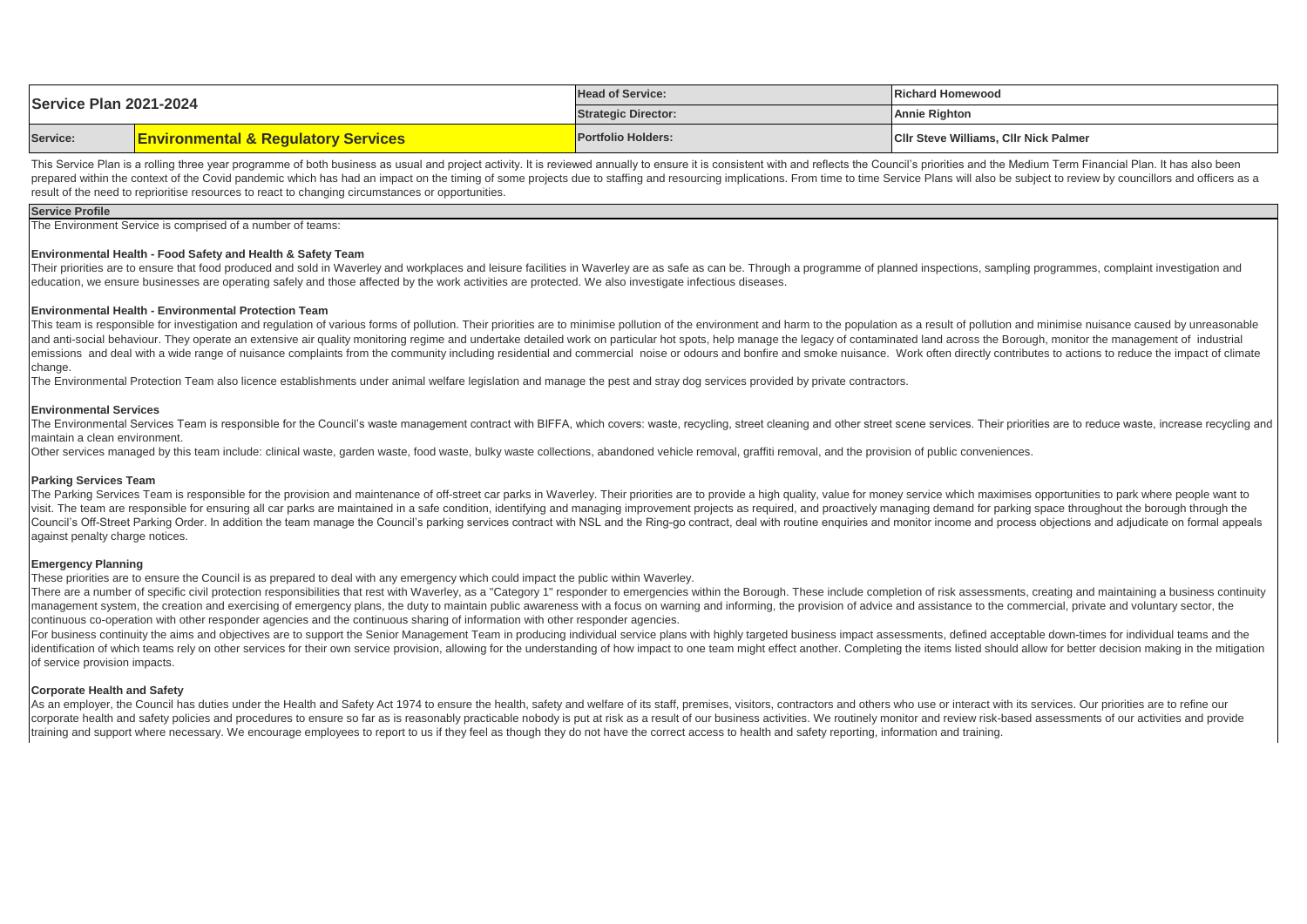# **Licensing Team**

The Licensing Team's primary role is to ensure public safety and contribute to the reduction in anti-social behaviour and crime by regulating the sale of alcohol and licensing of taxi and private hire vehicles and drivers. Police and other agencies to help make Waverley a safe place for people to live, work and enjoy their leisure time.

## **Environmental Enforcement Team**

Working alongside the Licensing and Environmental Services Teams and with other enforcement services within and outside of the council, this team works to protect the environment and the community by tackling anti-social b littering, fly tipping, dog fouling, dog control etc. They are key to the Joint Enforcement Initiative and encouraging a cultural change across the organisation in respect of the council's approach to enforcement.

## **Sustainability**

The Council declared a climate emergency on 18 September 2019 and on 15 December 2020 the Council adopted the Climate Change and Sustainability Strategy and approved the Carbon Neutrality Action Plan for 2020-2030. The Sus Manager's priority is to work with all services across Waverley Borough Council, Surrey County Council, Town and Parish Councils to produce and monitor performance against the Carbon Neutrality Action Plan which aims to be 2030. The Sustainability Team will support the council in reducing carbon emissions across the Borough, promote the use of renewable energy and biodiversity. The Sustainability Manager will also lead work with the communit work toward becoming a carbon neutral borough. The Sustainability Manager is also responsible for the development and delivery of the council's Energy Efficiency Plan and completion of the Home Energy Conservation Act Repo

**Service Team: Environmental Health (Food and Safety) Team Leader: Suzanne Robinson - Environmental Health Manager (Food and Safety)**

# **Business As Usual - Annual**

**Outcome 1. Enhanced protection of the health, safety and welfare of residents, visitors and employees by offering advice and ensuring compliance with statutory food, health & safety legislation**

Corporate priority: A strong, resilient local economy, supporting local businesses and employment / a sense of responsibility by all for our environment, promoting biodiversity, championing the green economy and protecting our planet / the health and wellbeing of our communities.

| Ref. No.      | <b>Actions / Outputs</b>                                                                                                                                                                                                                                                                                                                                                                                                                                              | Reference any additional<br>resources needed | <b>Start Date</b> | <b>End Date</b> | <b>Lead Officer</b>                                         | Impact of not completing the action                                                                                                                                                                                                                                                                                                                                                                            |
|---------------|-----------------------------------------------------------------------------------------------------------------------------------------------------------------------------------------------------------------------------------------------------------------------------------------------------------------------------------------------------------------------------------------------------------------------------------------------------------------------|----------------------------------------------|-------------------|-----------------|-------------------------------------------------------------|----------------------------------------------------------------------------------------------------------------------------------------------------------------------------------------------------------------------------------------------------------------------------------------------------------------------------------------------------------------------------------------------------------------|
| ES 1.1        | Food Safety Regulation - Delivery of the Food Standards Agency Regulatory<br>Framework Agreement, and provide support to local businesses in achieving<br>compliance. Undertake inspection programme so as to maximise value and minimize<br>operational emissions. Work with jointly with stakeholders including Economic<br>Development to give advice to businesses to support the local economy, in a cost<br>effective and carbon neutral manner.                | <b>Existing Resources</b>                    | 01/04/2021        | 31/03/2022      | Environmental<br><b>Health Manager</b><br>(Food and Safety) | If statutory framework not met risk of Food Safety<br>Agency audit and intervention. Risk to public health.<br>Negative media. It should be noted that redirection of<br>staffing resource to deal with LA Covid-19<br>Compliance, Enforcement and Business Support has<br>resulted in risk of failure to deliver this output for<br>2020/21, this might continue in 2021/22, without<br>additional resources. |
| <b>ES 1.2</b> | Infectious Disease Control - Investigate outbreaks of communicable and food related<br>infectious diseases according to the Food Standard Agency guidelines on the<br>management of outbreaks of foodborne illness and Public Health England operation<br>guidance on communicable disease outbreak management. a key priority is to support<br>the Health and Wellbeing of our community in dealing with the Covid19 pandemic, and<br>to ensure business compliance. | <b>Existing Resources</b>                    | 01/04/2021        | 31/03/2022      | Environmental<br><b>Health Manager</b><br>(Food and Safety) | Not meeting statutory requirement. Legal action<br>against the council or Ombudsman complaint. Risk to<br>public health. Negative media.                                                                                                                                                                                                                                                                       |
| ES 1.3        | Health & Safety Regulation and Business Support - Support local businesses to<br>comply with Health & Safety requirements through an intervention programme set out<br>in the Health and Safety Executive (HSE) National Code. Work jointly with<br>stakeholders including Economic Development to give advice to businesses to<br>support the local economy, in a cost effective and carbon neutral manner.                                                          | <b>Existing Resources</b>                    | 01/04/2021        | 31/03/2022      | Environmental<br><b>Health Manager</b><br>(Food and Safety) | Statutory requirement not met. HSE Audit and<br>intervention. Risk to public health. Negative media. It<br>should be noted that redirection of staffing resource<br>to deal with LA Covid-19 Compliance, Enforcement<br>and Business Support has resulted in risk of failure to<br>deliver this output for 2020/21, this might continue in<br>2021/22, without additional resources.                           |
| <b>ES 1.4</b> | Workplace accident investigation - Meet Statutory Duty to provide high quality<br>investigation and enforcement service for workplace accidents allocated to Local<br>Authority responsibility.                                                                                                                                                                                                                                                                       | <b>Existing Resources</b>                    | 01/04/2021        | 31/03/2022      | Environmental<br><b>Health Manager</b><br>(Food and Safety) | Statutory requirement not met. Legal action against<br>the council or Ombudsman complaint. Public<br>protection not secured. Negative media.                                                                                                                                                                                                                                                                   |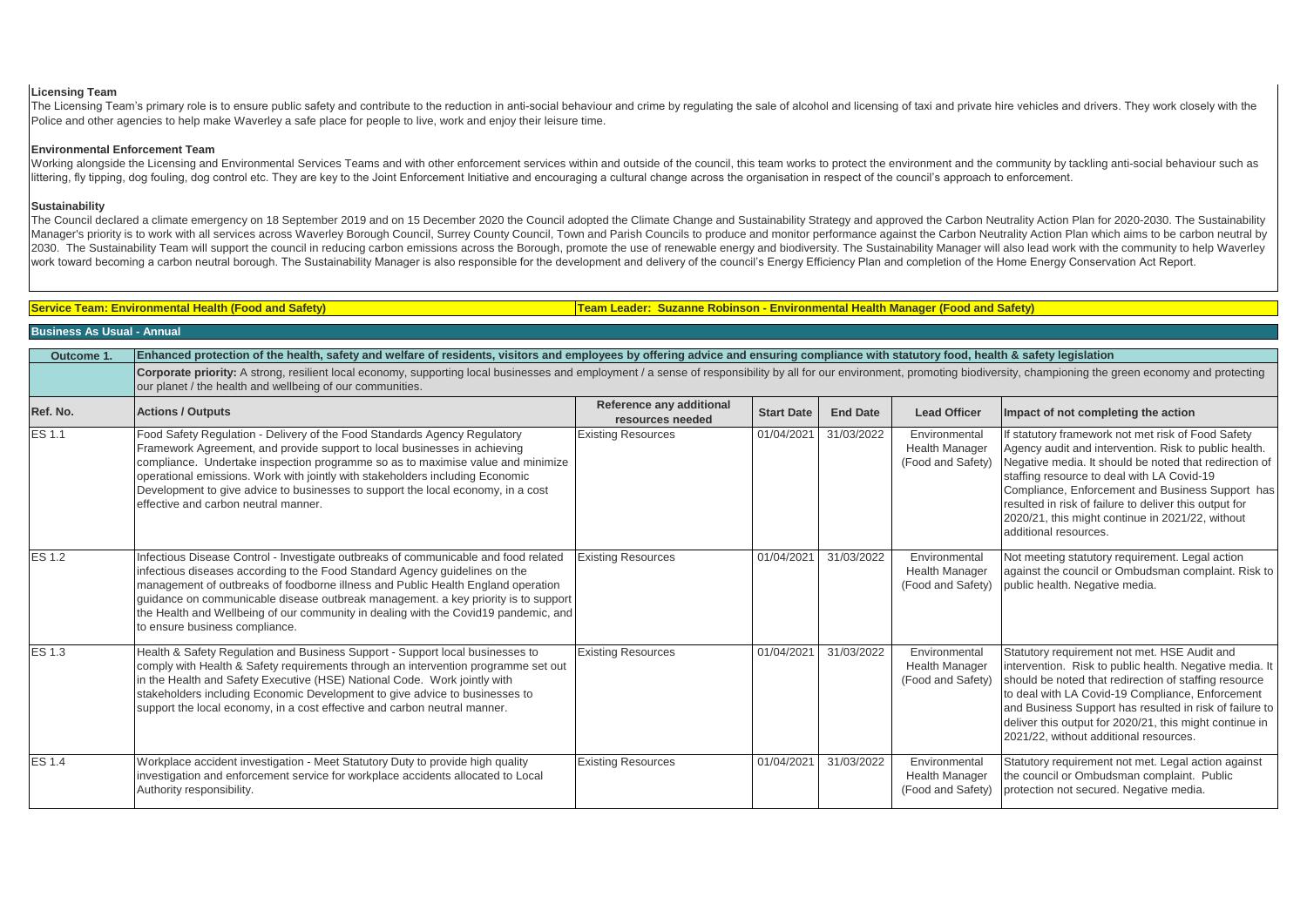| ES 1.5        | A monthly satisfaction survey of business customers of Environmental Health is<br>undertaken. The figure is the percentage of business customers who respond that<br>they have been treated fairly and/or the contact has been helpful. A quarterly report is<br>shared with the Environment O&S Committee. Target is 85%.                      | <b>Existing Resources</b>                                                                               | 01/04/2021        | 31/03/2022      | Environmental<br><b>Health Manager</b><br>(Food and Safety)             | Reduction of satisfaction with our services. It should<br>be noted that redirection of staffing resource to deal<br>with LA Covid-19 Compliance, Enforcement and<br>Business Support has resulted in risk of failure to<br>deliver this output for 2020/21, this might continue in<br>2021/22, without additional resources. |
|---------------|-------------------------------------------------------------------------------------------------------------------------------------------------------------------------------------------------------------------------------------------------------------------------------------------------------------------------------------------------|---------------------------------------------------------------------------------------------------------|-------------------|-----------------|-------------------------------------------------------------------------|------------------------------------------------------------------------------------------------------------------------------------------------------------------------------------------------------------------------------------------------------------------------------------------------------------------------------|
| ES 1.6        | Work with Economic Development Team to actively engage with and support local<br>businesses, both large and small to create a business friendly culture and understand<br>business needs. Build more effective links with Chambers of Commerce and<br>businesses to provide advice and support on Food Safety, Health and Safety<br>compliance. | <b>Existing Resources</b>                                                                               | 01/04/2021        | 31/03/2022      | Environmental<br><b>Health Manager</b><br>(Food & Safety)               | Increase in businesses failing to understand their<br>egal responsibilities and further enforcement action<br>needed. Lack of action re climate change.                                                                                                                                                                      |
| ES 1.7        | Work jointly with Public Health colleagues to support the health and well-being<br>strategy by protecting the health, safety and welfare of residents, visitors and<br>employees by offering advice and ensuring compliance with statutory food, health &<br>safety and environmental protection legislation.                                   | <b>Existing Resources</b>                                                                               | 01/04/2021        | 31/03/2022      | Environmental<br><b>Health Manager</b><br>(Food & Safety)               | Lack of effective joined up working. Opportunities to<br>protect public health missed.                                                                                                                                                                                                                                       |
|               | <b>Service Team: Environmental Health (Environmental Protection)</b>                                                                                                                                                                                                                                                                            | Team Leader: Jeanette Guy - Environmental Health Manager (Environmental Protection)                     |                   |                 |                                                                         |                                                                                                                                                                                                                                                                                                                              |
| Outcome 2.    | Enhanced protection of the environment and the health and welfare of the community by offering advice and ensuring compliance with statutory environmental protection legislation                                                                                                                                                               |                                                                                                         |                   |                 |                                                                         |                                                                                                                                                                                                                                                                                                                              |
|               | Corporate priority: A sense of responsibility by all for our environment, promoting biodiversity, championing the green economy and protecting our planet / the health and wellbeing of our communities.                                                                                                                                        |                                                                                                         |                   |                 |                                                                         |                                                                                                                                                                                                                                                                                                                              |
| Ref. No.      | <b>Actions / Outputs</b>                                                                                                                                                                                                                                                                                                                        | Reference any additional<br>resources needed                                                            | <b>Start Date</b> | <b>End Date</b> | <b>Lead Officer</b>                                                     | Impact of not completing the action                                                                                                                                                                                                                                                                                          |
| ES 2.1        | Reduce the impact on climate change by responding to complaints / enquiries<br>regarding smoke and odour nuisance using statutory environmental protection<br>enforcement powers. Respond to all nuisance/noise complaints in a timely manner.                                                                                                  | <b>Existing Resources</b>                                                                               | 01/04/2021        | 31/03/2022      | Environmental<br><b>Health Manager</b><br>(Environmental<br>Protection) | Statutory requirement not met. Legal action against<br>the council or Ombudsman complaint. Poor media<br>coverage. Lack of action re Climate Change.                                                                                                                                                                         |
| <b>ES 2.2</b> | Reduce the impact of climate change and the environment from new developments by Existing Resources<br>responding proactively to planning consultations, ensuring that impacts on<br>neighbours, future occupants and the environment are minimised.                                                                                            |                                                                                                         | 01/04/2021        | 31/03/2022      | Environmental<br><b>Health Manager</b><br>(Environmental<br>Protection) | Inappropriate development. Poor media coverage.<br>ack of action re climate change.                                                                                                                                                                                                                                          |
| ES 2.3        | Respond to licensing consultations in our capacity as the Responsible Authority for<br>the prevention of public nuisance for Premises Licenses, supporting businesses to<br>comply.                                                                                                                                                             | <b>Existing Resources</b>                                                                               | 01/04/2021        | 31/03/2022      | Environmental<br>Health Manager<br>(Environmental<br>Protection)        | Statutory requirement not met. Legal action against<br>the council or Ombudsman complaint. Poor media<br>coverage.                                                                                                                                                                                                           |
| ES 2.4        | Collection of stray dogs.                                                                                                                                                                                                                                                                                                                       | Maintain current staff/contractor<br>arrangement, having regard to<br>new 2021 contract                 | 01/04/2021        | 31/03/2022      | Environmental<br><b>Health Manager</b><br>(Environmental<br>Protection) | Statutory requirement not met. Legal action against<br>the council or Ombudsman complaint. Poor media<br>coverage.                                                                                                                                                                                                           |
| ES 2.5        | Pest control and facilitating owners/occupiers to control pests which could impact on<br>public health.                                                                                                                                                                                                                                         | Maintain current staff/contractor<br>arrangement, having mobilised<br>new contract/contractor late 2020 | 01/04/2021        | 31/03/2022      | Environmental<br><b>Health Manager</b><br>(Environmental<br>Protection) | Complaints about lack of service. Poor media<br>coverage. Loss of income                                                                                                                                                                                                                                                     |
| ES 2.6        | Animal welfare activity licences, scrap metal dealer licences and street trading<br>consents issued and monitored, supporting businesses to comply.                                                                                                                                                                                             | <b>Existing Resources</b>                                                                               | 01/04/2021        | 31/03/2022      | Environmental<br><b>Health Manager</b><br>(Environmental<br>Protection) | Statutory requirement not met. Legal action against<br>the council or Ombudsman complaint. Poor media<br>coverage.                                                                                                                                                                                                           |
| ES 2.7        | Reduce the impact of prescribed processes on climate change and the environment<br>by ensuring strict emission levels for prescribed process are met when considering<br>applications for permits and monitoring their records of emissions to atmosphere.                                                                                      | Maintain current staff/contractor<br>arrangement                                                        | 01/04/2021        | 31/03/2022      | Environmental<br><b>Health Manager</b><br>(Environmental<br>Protection) | Poor emissions to air. Statutory requirement not met.<br>Legal action against the council. Lack of action re<br>climate change.                                                                                                                                                                                              |
| ES 2.8        | The identification and remediation of land contamination working with others,<br>specifically encouraging the voluntary remediation of sites identified as potentially<br>contaminated through the development control process.                                                                                                                 | <b>Existing Resources</b>                                                                               | 01/04/2021        | 31/03/2022      | Environmental<br>Health Manager<br>(Environmental<br>Protection)        | Land not suitable for use. Statutory requirement not<br>met. Legal action against the council.                                                                                                                                                                                                                               |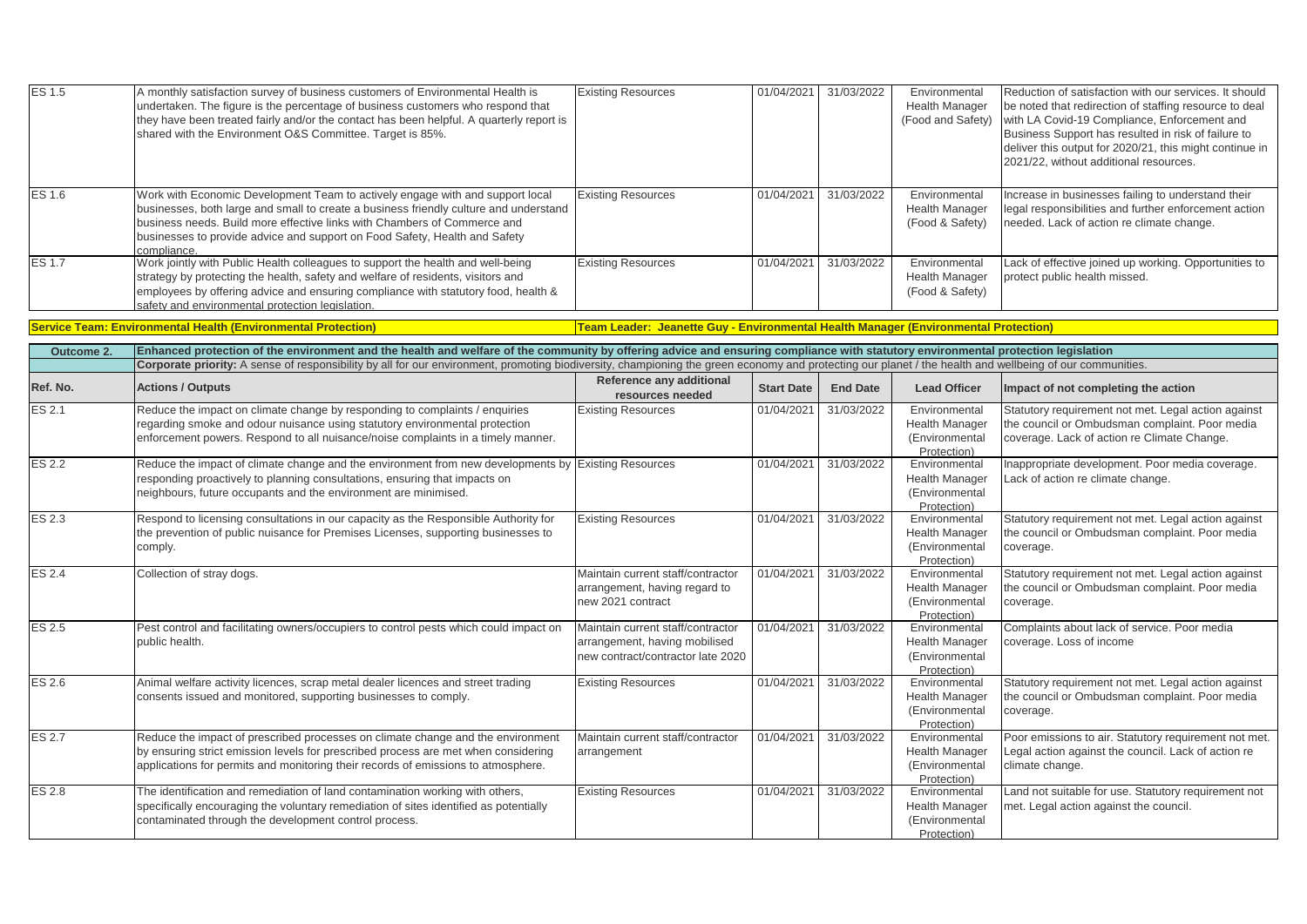| <b>ES 2.9</b> | Private Water Supplies sampled and risk assessed, and appropriate action taken to<br>protect public health.                                                                                                                                                                                                                                                              | <b>Existing Resources</b>                                                                 | 01/04/2021        | 31/03/2022      | Environmental<br><b>Health Manager</b><br>(Environmental<br>Protection) | Statutory requirement not met - possible legal action<br>against the council by Drinking Water Inspectorate.                                                                                                       |
|---------------|--------------------------------------------------------------------------------------------------------------------------------------------------------------------------------------------------------------------------------------------------------------------------------------------------------------------------------------------------------------------------|-------------------------------------------------------------------------------------------|-------------------|-----------------|-------------------------------------------------------------------------|--------------------------------------------------------------------------------------------------------------------------------------------------------------------------------------------------------------------|
| ES 2.10       | Work with Economic Development Team to actively engage with and support local<br>businesses, both large and small to create a business friendly culture and understand<br>business needs. Build more effective links with Chambers of Commerce and<br>businesses to provide advice and support on environmental compliance to reduce<br>their impact on the environment. | <b>Existing Resources</b>                                                                 | 01/04/2021        | 31/03/2022      | Environmental<br><b>Health Manager</b><br>(Environmental<br>Protection) | Increase in businesses failing to understand their<br>legal responsibilities and further enforcement action<br>needed. Lack of action re climate change.                                                           |
| Outcome 3.    | <b>Improvement in Air Quality in Waverley</b>                                                                                                                                                                                                                                                                                                                            |                                                                                           |                   |                 |                                                                         |                                                                                                                                                                                                                    |
|               | Corporate priority: A sense of responsibility by all for our environment, promoting biodiversity, championing the green economy and protecting our planet / the health and wellbeing of our communities.                                                                                                                                                                 |                                                                                           |                   |                 |                                                                         |                                                                                                                                                                                                                    |
| Ref. No.      | <b>Actions / Outputs</b>                                                                                                                                                                                                                                                                                                                                                 | Reference any additional<br>resources needed                                              | <b>Start Date</b> | <b>End Date</b> | <b>Lead Officer</b>                                                     | Impact of not completing the action                                                                                                                                                                                |
| <b>ES 3.1</b> | Complete the annual air quality monitoring programme in accordance with statutory<br>guidance from DEFRA using the diffusion tube network and automatic analysers.<br>Review arrangements Autumn 2021 for automatic monitoring, current contract ends<br>December 2021                                                                                                   | Existing Resources / new<br>contractor arrangements from Jan<br>20201 for diffusion tubes | 01/04/2021        | 31/03/2022      | Environmental<br><b>Health Manager</b><br>(Environmental<br>Protection) | Not meeting statutory requirement to identify Air<br>Quality Management Areas (AQMA). Poor media<br>coverage                                                                                                       |
| <b>ES 3.2</b> | Publish the 2021 Annual Air Quality Status Report.                                                                                                                                                                                                                                                                                                                       | Existing Resources/new<br>contractor arrangements from Jan<br>2021                        | 01/04/2021        | 31/03/2022      | Environmental<br><b>Health Manager</b><br>(Environmental<br>Protection) | Not meeting statutory requirement. Legal action<br>against the council by DEFRA. Poor media coverage                                                                                                               |
| <b>ES 3.3</b> | Investigate potential for the introduction of Low Emission Zones where appropriate to<br>improve air quality and reduce pollution levels                                                                                                                                                                                                                                 | Additional resources not<br>quantified                                                    | 01/04/2020        | 31/03/2022      | Environmental<br><b>Health Manager</b><br>(Environmental<br>Protection) | Less improvement in air quality. Loss of credibility in<br>respect of Climate emergency declaration. Poor<br>media coverage. This outcome is subject to having<br>sufficient staff resources to take this forward. |
| <b>ES 3.4</b> | Work with stakeholders to take forward actions to improve air quality and reduce<br>exposure to air pollution, contributing to the reduction in carbon emissions, and<br>improving the health and wellbeing of people in Waverley                                                                                                                                        | Additional resources not<br>quantified                                                    | 01/04/2021        | 31/03/2022      | Environmental<br><b>Health Manager</b><br>(Environmental<br>Protection) | Less improvement in air quality. Loss of credibility in<br>respect of Climate Emergency declaration. Poor<br>media coverage. Outcomes will subject to having<br>sufficient staff resources to take this forward.   |

# **Team Projects - Multi-year**

| Outcome 4.    | Team Projects 2020/2023 - Environmental Health                                                                                                                                                                                           |                                                                       |                   |                 |                                                                                                                                        |                                                                                                                                                                    |  |  |
|---------------|------------------------------------------------------------------------------------------------------------------------------------------------------------------------------------------------------------------------------------------|-----------------------------------------------------------------------|-------------------|-----------------|----------------------------------------------------------------------------------------------------------------------------------------|--------------------------------------------------------------------------------------------------------------------------------------------------------------------|--|--|
|               | Corporate priority: A sense of responsibility by all for our environment, promoting biodiversity, championing the green economy and protecting our planet / the health and wellbeing of our communities.                                 |                                                                       |                   |                 |                                                                                                                                        |                                                                                                                                                                    |  |  |
| Ref. No.      | <b>Actions / Outputs</b>                                                                                                                                                                                                                 | Reference any additional<br>resources needed                          | <b>Start Date</b> | <b>End Date</b> | <b>Lead Officer</b>                                                                                                                    | Impact of not completing the action                                                                                                                                |  |  |
| <b>ES4.1</b>  | Review ways of working adopted in 2020, such as remote working and undertaking<br>remote inspections, and adopt them where possible as normal, to reduce<br>organisational emissions, contributing to the reduction in carbon emissions. | <b>Existing resources</b>                                             | 01/04/2021        | 31/03/2022      | Environmental<br><b>Health Manager</b><br>(Food & Safety) /<br>Environmental<br><b>Health Manager</b><br>(Environmental<br>Protection) | Less improvement in air quality. Loss of credibility in<br>respect of Climate emergency declaration.                                                               |  |  |
| <b>ES 4.2</b> | Work with the Surrey Air Alliance to identify (including funding options) projects to<br>improve air quality, contributing to the reduction in carbon emissions, and improving<br>the health and wellbeing of people in Waverley.        | <b>Existing Resources/project</b><br>working with Surrey Air Alliance | 01/04/2021        | 31/12/2022      | Environmental<br><b>Health Manager</b><br>(Environmental<br>Protection)                                                                | Not meeting statutory requirement for Air Quality<br>Action Plans in AQMAs. Impacts on public health.<br>Poor media coverage. Lack of action re climate<br>change. |  |  |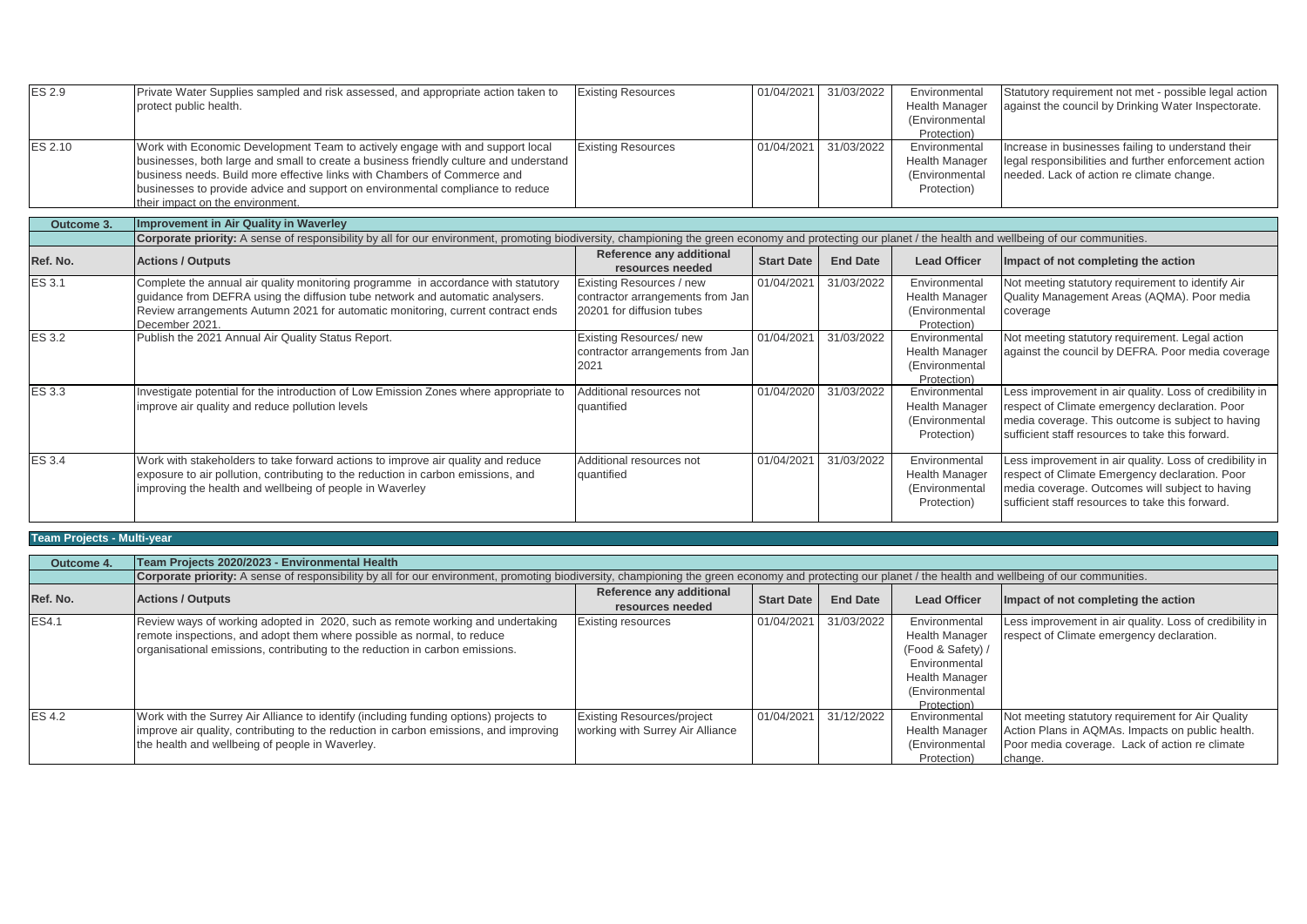| <b>ES4.3</b> | Work with stakeholders to identify actions to develop a Clean Air Strategy, including<br>review of Waverley's Air Quality Action Plan to reduce air pollution, contributing to the<br>reduction in carbon emissions, and improving the health and wellbeing of people in<br>Waverley. (Focus area Active Travel and Air Quality in the Carbon Neutral Action<br>Plan, and potential for introduction of low emission zones). Progress on this action will<br>be dependent on a capital approval and staff resources. | This action depends on a capital<br>approval and see risks | 01/04/2021 | 31/03/2022 | Environmental<br><b>Health Manager</b><br>(Environmental<br>Protection) | Not meeting statutory requirement for Air Quality<br>Action Plans in AQMAs. Impacts on public health.<br>Poor media coverage. Lack of action re climate<br>change. This outcome will subject to having sufficient<br>staff resources to take this forward.                                                                                                                           |
|--------------|----------------------------------------------------------------------------------------------------------------------------------------------------------------------------------------------------------------------------------------------------------------------------------------------------------------------------------------------------------------------------------------------------------------------------------------------------------------------------------------------------------------------|------------------------------------------------------------|------------|------------|-------------------------------------------------------------------------|--------------------------------------------------------------------------------------------------------------------------------------------------------------------------------------------------------------------------------------------------------------------------------------------------------------------------------------------------------------------------------------|
| <b>ES4.4</b> | Use intel to identify and licence premises which need to be licensed under the new<br>icensing arrangements for animal welfare activities.                                                                                                                                                                                                                                                                                                                                                                           | Existing Resources but see risks                           | 01/04/2021 | 31/03/2022 | Environmental<br><b>Health Manager</b><br>(Environmental<br>Protection) | Not meeting statutory requirement. Legal action<br>against the council or Ombudsman complaint. Poor<br>media coverage. This outcome is subject to having<br>sufficient staff resources to take this forward. Also if a<br>large number of applications come forward<br>consideration will need to be given on how we can<br>take this outcome forward, and impacts on other<br>work. |
| ES 4.5       | Implement the updated Street Trading Policy 2021, including designations of<br>prohibited and consent streets within the borough.                                                                                                                                                                                                                                                                                                                                                                                    | Existing Resources but see risks                           | 01/04/2021 | 31/03/2022 | Environmental<br><b>Health Manager</b><br>(Environmental<br>Protection) | Not meeting legal requirement. Town/Parish Councils<br>disengaged from the process. Poor media coverage.<br>If a large number of street trading applications come<br>forward consideration will need to be given on how<br>we can take this outcome forward, and impacts on<br>other work.                                                                                           |

**Service Team: Environmental & Parking Services Team Leader: Nick Baker - Interim Environmental Services Manager**

**Business As Usual - Annual**

| Outcome 5.    | The performance of the waste, recycling and street cleaning contract is maintained and customer satisfaction with the service is improved                                                                                                  |                                              |                   |                 |                                                                                               |                                                                                                                                                                                              |  |  |  |
|---------------|--------------------------------------------------------------------------------------------------------------------------------------------------------------------------------------------------------------------------------------------|----------------------------------------------|-------------------|-----------------|-----------------------------------------------------------------------------------------------|----------------------------------------------------------------------------------------------------------------------------------------------------------------------------------------------|--|--|--|
|               | Corporate priority: A sense of responsibility by all for our environment, promoting biodiversity, championing the green economy and protecting our planet / the health and wellbeing of our communities.                                   |                                              |                   |                 |                                                                                               |                                                                                                                                                                                              |  |  |  |
| Ref. No.      | <b>Actions / Outputs</b>                                                                                                                                                                                                                   | Reference any additional<br>resources needed | <b>Start Date</b> | <b>End Date</b> | <b>Lead Officer</b>                                                                           | Impact of not completing the action                                                                                                                                                          |  |  |  |
| ES 5.1        | Maximise the opportunities of the new contract to ensure the existing high level of<br>performance is maintained through the transitional phase.                                                                                           | <b>Existing resources</b>                    | 01/04/2021        | 31/03/2022      | Head of<br>Environmental &<br>Environmental and reduced<br><b>Parking Services</b><br>Manager | Decline in performance of contractor; contract KPIs<br>not met; reputational damage to Waverley; increased<br>Regulatory Services emissions by increased journeys if performance is          |  |  |  |
| <b>ES 5.2</b> | Monitor street cleaning performance to ensure 100% of scheduled street cleans take<br>place on time.<br>When inspected, at least 90% of street cleans carried out to be graded as grade A<br>(immaculate) or B (small levels of detritus). | <b>Existing Resources</b>                    | 01/04/2021        | 31/03/2022      | <b>Parking Services</b><br>Manager                                                            | Environmental and Decline in performance of contractor; contract KPIs<br>not met; reputational damage to Waverley; increased<br>emissions by increased journeys if performance is<br>reduced |  |  |  |
| <b>ES 5.3</b> | Work with contractors to ensure missed collections per week do not exceed 40 per<br>104,000 collections, thus reducing vehicle emissions.                                                                                                  | <b>Existing Resources</b>                    | 01/04/2021        | 31/03/2022      | <b>Parking Services</b><br>Manager                                                            | Environmental and Decline in performance of contractor; contract KPIs<br>not met; reputational damage to Waverley; increased<br>emissions by increased journeys if performance is<br>reduced |  |  |  |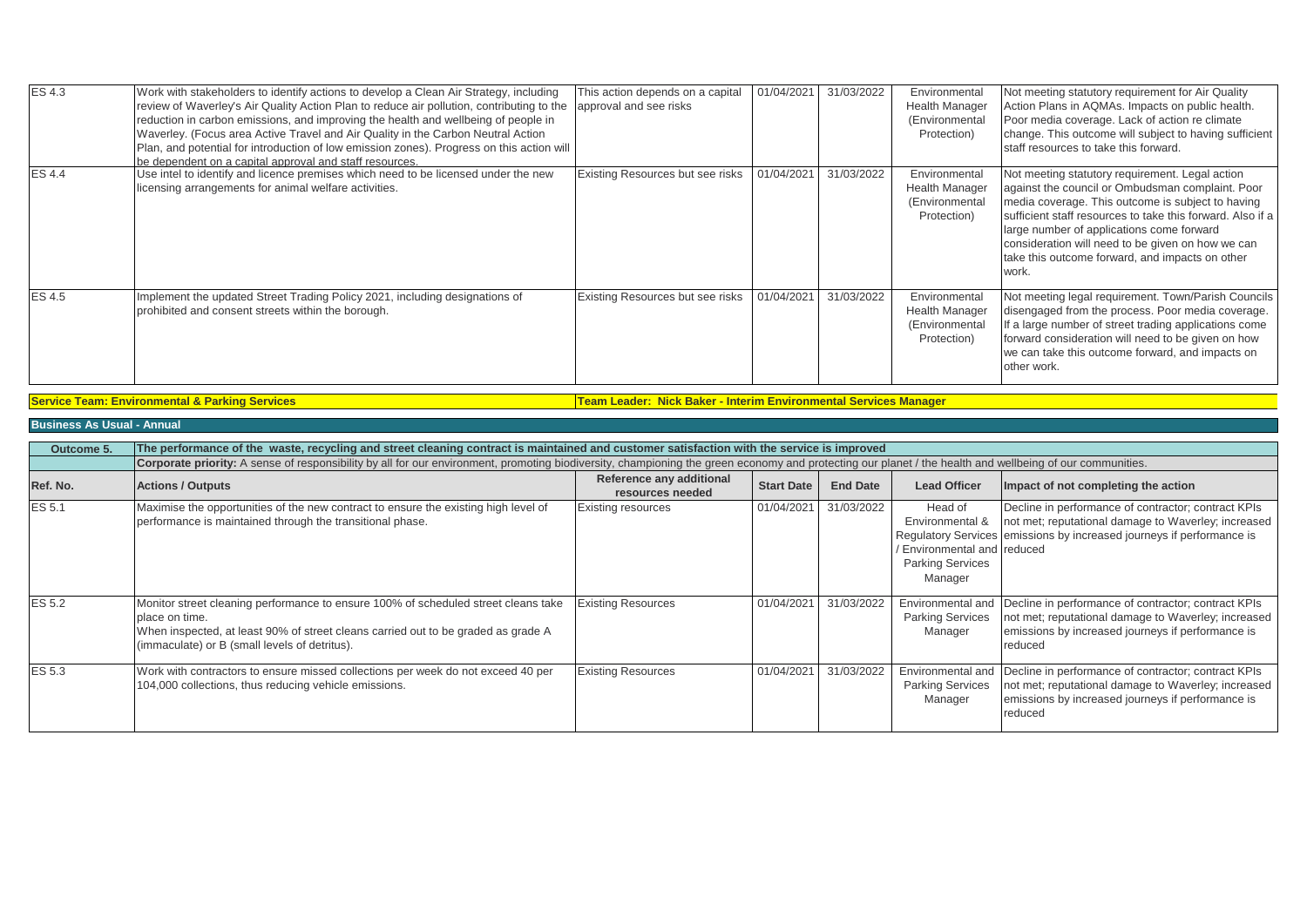| Outcome 6. | Improvements in recycling rates and reduction in waste collected per household                                                                                                                           |                                              |                   |                 |                                                         |                                                                                                                                                                                                               |  |  |
|------------|----------------------------------------------------------------------------------------------------------------------------------------------------------------------------------------------------------|----------------------------------------------|-------------------|-----------------|---------------------------------------------------------|---------------------------------------------------------------------------------------------------------------------------------------------------------------------------------------------------------------|--|--|
|            | Corporate priority: A sense of responsibility by all for our environment, promoting biodiversity, championing the green economy and protecting our planet / the health and wellbeing of our communities. |                                              |                   |                 |                                                         |                                                                                                                                                                                                               |  |  |
| Ref. No.   | <b>Actions / Outputs</b>                                                                                                                                                                                 | Reference any additional<br>resources needed | <b>Start Date</b> | <b>End Date</b> | <b>Lead Officer</b>                                     | Impact of not completing the action                                                                                                                                                                           |  |  |
| ES 6.1     | Maximise use of the recycling service by continuing to promote waste reduction,<br>improve recycling rate to 60% and reduce residual waste per household to 85kg.                                        | <b>Existing Resources</b>                    | 01/04/2021        | 31/03/2022      | Environmental and<br><b>Parking Services</b><br>Manager | Increase in residual waste sent to landfill; reduction in<br>recycling; loss of income through SCC funding for<br>recycling improvements; increase in carbon<br>emissions by sending more waste for disposal. |  |  |
| ES 6.2     | Continue to work with Surrey Environmental Partnership (SEP) on waste and recycling Existing Resources<br>initiatives to maintain a recycling contamination rate below 5%,                               |                                              | 01/04/2021        | 31/03/2022      | Environmental and<br><b>Parking Services</b><br>Manager | Increase in residual waste sent to landfill; reduction in<br>recycling; loss of income through SCC funding for<br>recycling improvements; increase in carbon<br>emissions by sending more waste for disposal. |  |  |
| ES 6.3     | Maximise potential of garden waste scheme and promote to encourage new<br>subscribers to achieve an increase in garden waste subscriptions to 20,000 bins.                                               | <b>Existing Resources</b>                    | 01/04/2021        | 31/03/2022      | Environmental and<br><b>Parking Services</b><br>Manager | Reduction in recycling; loss of income.                                                                                                                                                                       |  |  |

**Outcome 7. Ref. No. Actions / Outputs Ref. No. Actions / Outputs Reference any additional <b>Reference any additional Reference any additional resources 19 Start Date Lead Officer Impact of not completing the action**<br>01/04/2021 31/03/2022 Head of Potential breaches of the Parking Orde ES .7.1 Maximise the potential of the extended contract to ensure the existing high level of performance is maintained. Existing Resources 01/04/2021 31/03/2022 Head of Environmental & Regulatory Services / Environmental and Parking Services Manager Potential breaches of the Parking Order if there is not an enforcement presence in car parks; loss of income ES 7.2 Ensure Waverley provides safe and well maintained car parks by implementing car park improvements identified in year 4 of the new Waverley Borough Council 10-year Car Park Maintenance and Improvement Programme by delivering projects on time and within budget. Existing Resources 01/04/2021 31/03/2022 Environmental & Parking Services Manager Car parks that are not properly maintained; potential insurance claims; poor public perception ES 7.3 Carry out a business process review to improve customer focus across all areas of the Existing Resources Council's Parking functions, introducing on line and self service facilities where appropriate to improve efficiency and customer journeys. 01/04/2021 31/03/2022 Environmental & Parking Services Manager No efficiency or service improvements **Effective management of off-street car parking provision in the Borough** Corporate priority: A strong, resilient local economy, supporting local businesses and employment / a sense of responsibility by all for our environment, promoting biodiversity, championing the green economy and protecting our planet.

**Team Projects - Multi-year**

| Outcome 8.    | Effective implementation of improvements to waste, recycling and street cleaning service following contract mobilisation                                                                                 |                           |  |                       |                                    |                                                                                               |  |  |
|---------------|----------------------------------------------------------------------------------------------------------------------------------------------------------------------------------------------------------|---------------------------|--|-----------------------|------------------------------------|-----------------------------------------------------------------------------------------------|--|--|
|               | Corporate priority: A sense of responsibility by all for our environment, promoting biodiversity, championing the green economy and protecting our planet / the health and wellbeing of our communities. |                           |  |                       |                                    |                                                                                               |  |  |
| Ref. No.      | Reference any additional<br><b>Lead Officer</b><br>Impact of not completing the action<br><b>Actions / Outputs</b><br><b>End Date</b><br><b>Start Date</b><br>resources needed                           |                           |  |                       |                                    |                                                                                               |  |  |
| <b>ES 8.1</b> | Introduce kerbside collection service for textiles and small electrical appliances.                                                                                                                      | <b>Existing resources</b> |  | 01/01/2020 28/03/2022 | <b>Parking Services</b><br>Manager | Environmental and No increase in recycling of textiles and small<br>electrical appliances.    |  |  |
| <b>ES 8.2</b> | Contribute to the reduction in carbon emissions by implementing the Single-Use<br>Plastic Strategy within the organisation                                                                               | <b>Existing Resources</b> |  | 01/04/2021 31/03/2022 | <b>Parking Services</b><br>Manager | Environmental and Less reduction in carbon emissions. No reduction in<br>single use plastics. |  |  |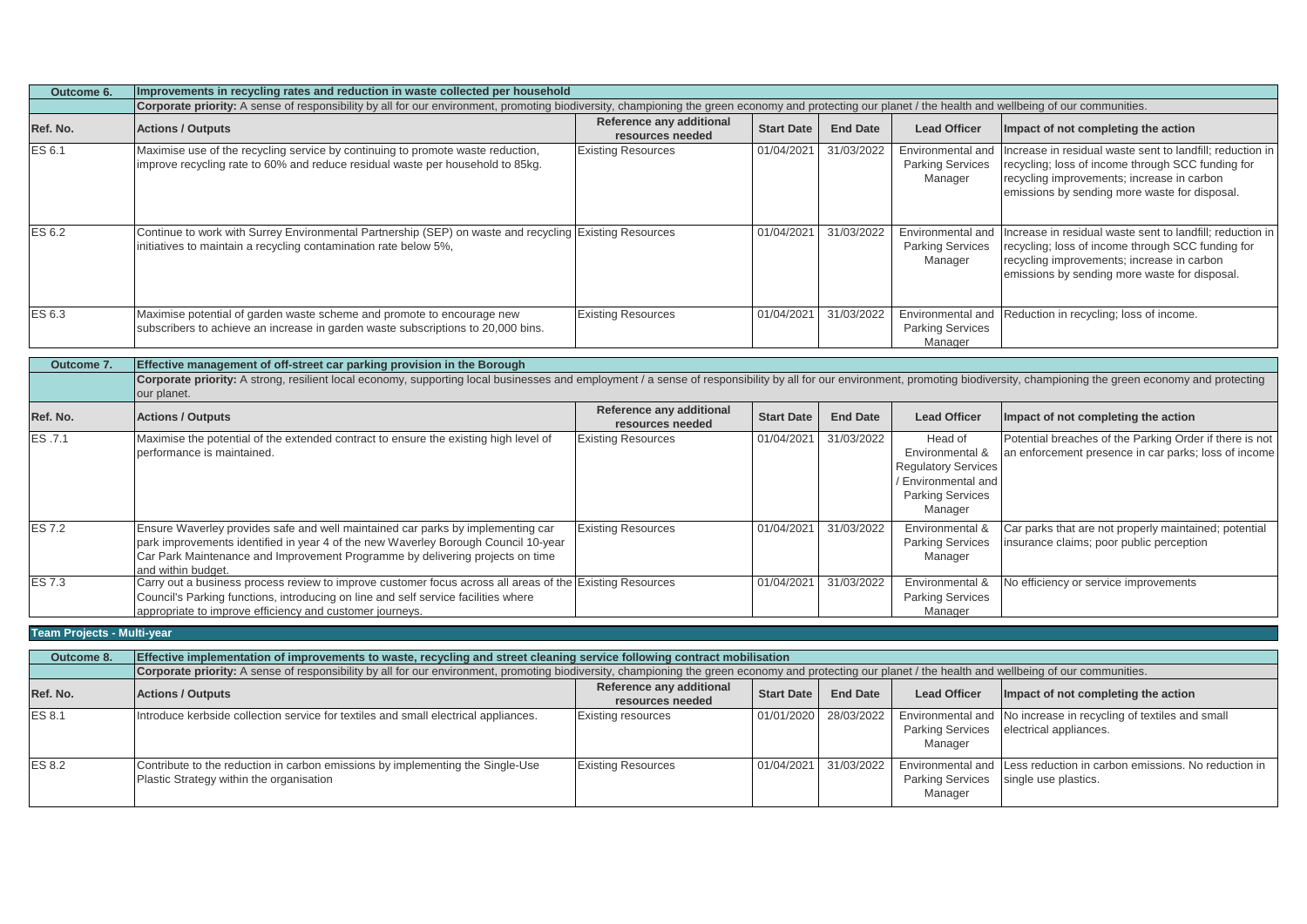| ES 8.3                                  | Promote home composting                                                                                                                                                                                                                           | <b>Existing Resources</b>                                                                                       | 01/04/2021        | 31/03/2022      | <b>Parking Services</b><br>Manager                                                                                    | Environmental and Increased visits to CRCs increased vehicle<br>emissions.                                                                          |
|-----------------------------------------|---------------------------------------------------------------------------------------------------------------------------------------------------------------------------------------------------------------------------------------------------|-----------------------------------------------------------------------------------------------------------------|-------------------|-----------------|-----------------------------------------------------------------------------------------------------------------------|-----------------------------------------------------------------------------------------------------------------------------------------------------|
| <b>ES 8.4</b>                           | Investigate the feasibility of a community composting scheme to reduce the need for<br>garden waste collections. CNAP - W1                                                                                                                        | Resources not yet identified                                                                                    | 01/04/2021        | 31/03/2022      | Environmental and<br><b>Parking Services</b><br>Manager                                                               | Failure to meet target W1 in Carbon Neutrality Action<br>Plan                                                                                       |
| <b>ES 8.5</b>                           | Develop a plan for becoming a zero waste borough through encouraging waste<br>reduction and re-use as well as recycling both in respect of domestic waste and<br>commercial and industrial waste. CNAP - W3                                       | Resources not yet identified                                                                                    | 01/04/2021        | 31/03/2024      | Environmental and<br><b>Parking Services</b><br>Manager                                                               | Failure to meet target W3 in Carbon Neutrality Action<br>Plan                                                                                       |
| Outcome 9.                              | Develop a strategic approach to off street parking provision which maximises capacity to meet demand and supports the local economy whilst achieving income levels to support future investments and services                                     |                                                                                                                 |                   |                 |                                                                                                                       |                                                                                                                                                     |
|                                         | Corporate priority: A strong, resilient local economy, supporting local businesses and employment / the health and wellbeing of our communities.                                                                                                  |                                                                                                                 |                   |                 |                                                                                                                       |                                                                                                                                                     |
| Ref. No.                                | <b>Actions / Outputs</b>                                                                                                                                                                                                                          | Reference any additional<br>resources needed                                                                    | <b>Start Date</b> | <b>End Date</b> | <b>Lead Officer</b>                                                                                                   | Impact of not completing the action                                                                                                                 |
| <b>ES 9.1</b>                           | Carry out a review of parking charges based on the recommendations from strategic<br>review of off-street parking including the introduction of incentivised charges for ultra<br>low emission and electric vehicles                              | Officer Time; any financial<br>resources are unknown until we<br>have the recommendations from<br>the review    | 01/04/2021        | 31/03/2022      | Head of<br>Environmental &<br><b>Regulatory Services</b><br>/ Environmental and<br><b>Parking Services</b><br>Manager | Potential reduction in usage; loss of income; car<br>parks that are not properly maintained; potential<br>insurance claims; poor public perception. |
| <b>ES 9.2</b>                           | Investigate the feasibility of installing solar canopies in off-street car parks to generate<br>electricity and develop a business case for their introduction in consultation with the<br>Sustainability Manager and Planning Service. CNAP - E1 | Officer Time, capital funding if<br>business case approved.                                                     | 01/04/2021        | 31/03/2022      | Head of<br>Environmental &<br><b>Regulatory Services</b><br>/ Environmental and<br><b>Parking Services</b><br>Manager | Failure to deliver target E1 in Carbon Neutrality<br><b>Action Plan</b>                                                                             |
| <b>ES 9.3</b>                           | Work with the Sustainability Team to introduce further EV charging points in off-street<br>car parks in accordance with the Carbon Neutrality Action Plan - CNAP - T5                                                                             | Officer Time, capital funding if<br>business case approved.                                                     | 01/04/2021        | 31/03/2022      | <b>Parking Services</b><br>Manager/<br>Sustainability<br>Manager                                                      | Environmental and Failure to deliver target T5 in Carbon Neutrality<br><b>Action Plan</b>                                                           |
| <b>Service Team: Emergency Planning</b> |                                                                                                                                                                                                                                                   | Team Leader: Tinaz Erenler - Emergency Planning, Resilience and Safety Officer                                  |                   |                 |                                                                                                                       |                                                                                                                                                     |
| <b>Business As Usual - annual</b>       |                                                                                                                                                                                                                                                   |                                                                                                                 |                   |                 |                                                                                                                       |                                                                                                                                                     |
|                                         | ويمرا والمتحال والمتحدث ومدارا                                                                                                                                                                                                                    | the this conclude the Obilit Opening projects and (OOA) 0004.4 percentals the following projects and projection |                   |                 |                                                                                                                       |                                                                                                                                                     |

| Outcome 10.    | Improve local arrangements to support the Council's legal responsibility under the Civil Contingencies Act (CCA) 2004 to provide the following civil protection duties as a category 1 responder; risks<br>assessments, business continuity management, emergency planning, maintaining public awareness to hazards, the provision of advice to the commercial sector, co-operation with other responder agencies and<br>to share information with other responder agencies |                                                |                   |                       |                                      |                                                                                                                                                                    |  |
|----------------|-----------------------------------------------------------------------------------------------------------------------------------------------------------------------------------------------------------------------------------------------------------------------------------------------------------------------------------------------------------------------------------------------------------------------------------------------------------------------------|------------------------------------------------|-------------------|-----------------------|--------------------------------------|--------------------------------------------------------------------------------------------------------------------------------------------------------------------|--|
|                | Corporate Priority: Effective strategic planning and development management which supports the planning and infrastructure needs of local communities / the health and wellbeing of our communities.                                                                                                                                                                                                                                                                        |                                                |                   |                       |                                      |                                                                                                                                                                    |  |
| Ref. No.       | <b>Actions / Outputs</b>                                                                                                                                                                                                                                                                                                                                                                                                                                                    | Reference any additional<br>resources needed   | <b>Start Date</b> | <b>End Date</b>       | <b>Lead Officer</b>                  | Impact of not completing the action                                                                                                                                |  |
| <b>ES 10.1</b> | Work with Surrey Local Resilience Forum for the combined development of<br>preparedness, response and recovery planning within the Borough of Waverley.                                                                                                                                                                                                                                                                                                                     | <b>Officer Time and Partnership</b><br>working |                   | 01/04/2021 31/03/2024 | Emergency<br><b>Planning Officer</b> | Threat to life due to lack of planning and procedures<br>in place. Planning for emergencies is a statutory duty<br>for Waverley. Legal and constitutional impacts. |  |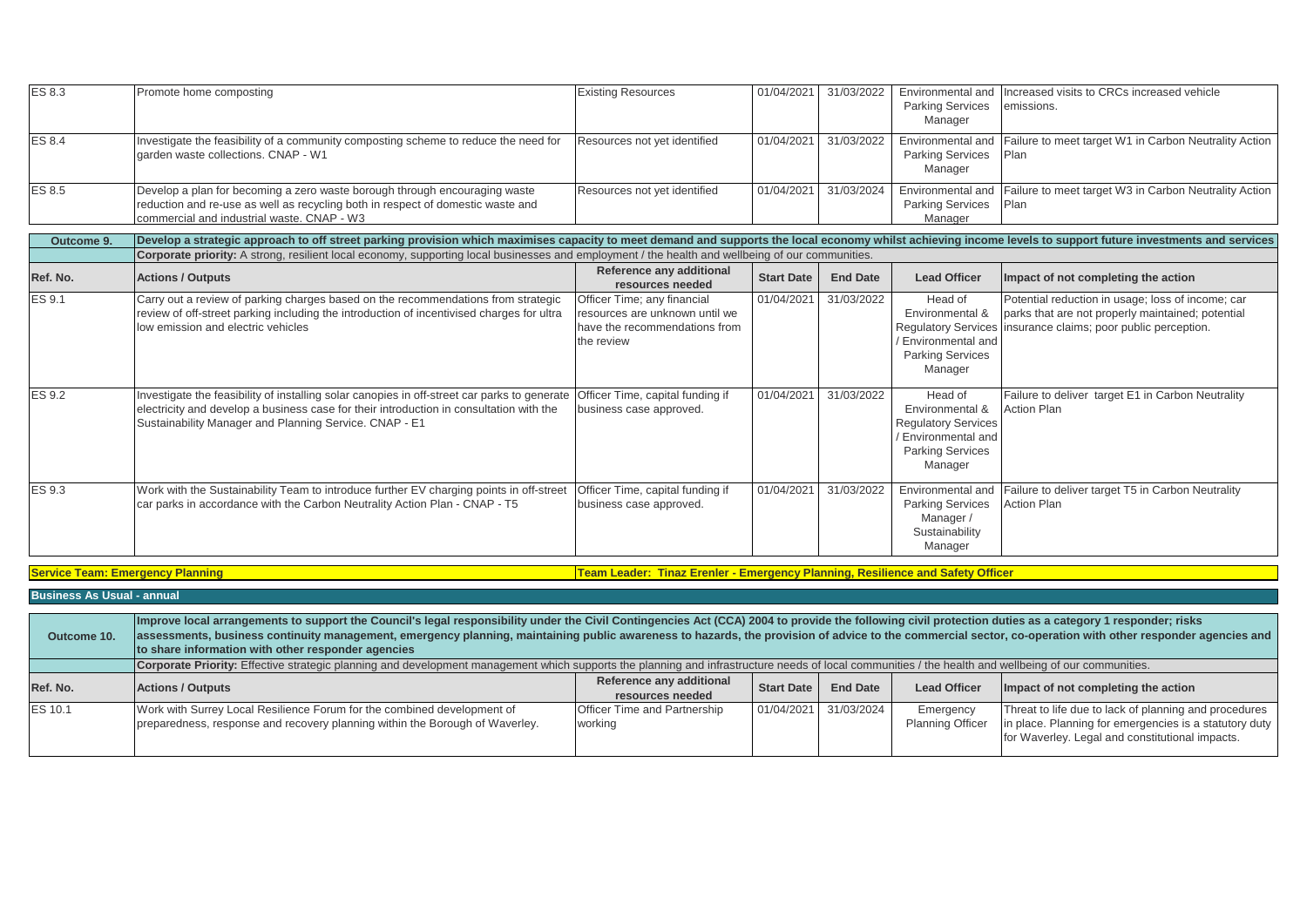| <b>ES 10.2</b> | Review/update business contingency plans at least annually but as necessary due to Officer Time<br>changes in situations.                                                                                                                                                                                                                                 |                                                          |  | 01/04/2021 31/03/2024 | Emergency<br><b>Planning Officer</b> | Services unable to function, which would impact the<br>council's statutory duty to continually provide certain<br>outlined services to the public. |  |
|----------------|-----------------------------------------------------------------------------------------------------------------------------------------------------------------------------------------------------------------------------------------------------------------------------------------------------------------------------------------------------------|----------------------------------------------------------|--|-----------------------|--------------------------------------|----------------------------------------------------------------------------------------------------------------------------------------------------|--|
| ES 10.3        | Establish feasibility of a natural flood defence programme for the Borough with multi-<br>agency and local authority stakeholders, with a view to submitting a multi-agency bid.<br>This action has the objective of achieving multiple goals in accordance with the<br>Climate Change and Sustainability Strategy, Carbon Neutrality Action Plan and the | Officer Time, Sustainability team<br>and Head of Service |  | 01/04/2021 31/03/2024 | Emergency<br>Planning Officer        | Fewer goals achieved under the climate emergency<br>set-out by council.                                                                            |  |
|                |                                                                                                                                                                                                                                                                                                                                                           |                                                          |  |                       |                                      |                                                                                                                                                    |  |
| Outcome 11.    | Continue to build and grow Waverley's Business Continuity Management Planning                                                                                                                                                                                                                                                                             |                                                          |  |                       |                                      |                                                                                                                                                    |  |
|                |                                                                                                                                                                                                                                                                                                                                                           |                                                          |  |                       |                                      |                                                                                                                                                    |  |

|                | Corporate Priority: Effective strategic planning and development management which supports the planning and infrastructure needs of local communities / the health and wellbeing of our communities. |                                              |                   |                 |                                                 |                                                                                                                                                               |  |  |  |
|----------------|------------------------------------------------------------------------------------------------------------------------------------------------------------------------------------------------------|----------------------------------------------|-------------------|-----------------|-------------------------------------------------|---------------------------------------------------------------------------------------------------------------------------------------------------------------|--|--|--|
| Ref. No.       | <b>Actions / Outputs</b>                                                                                                                                                                             | Reference any additional<br>resources needed | <b>Start Date</b> | <b>End Date</b> | <b>Lead Officer</b>                             | Impact of not completing the action                                                                                                                           |  |  |  |
| ES 11.1        | Embed into the organisation Business Continuity Management - regular training and<br>exercising. Engage all employees.                                                                               | Officer Time and Heads of<br>Service.        | 01/04/2021        |                 | 31/12/2024 Emergency<br><b>Planning Officer</b> | An inefficient business continuity management<br>system would lead to longer down-time and increased<br>impact on customers.                                  |  |  |  |
| ES 11.2        | Strategic Business Continuity Management - assess use of business continuity plans<br>during COVID19 response to create learning.                                                                    | Officer Time and Heads of<br>Service.        | 01/04/2021        | 18/08/2021      | Emergency<br><b>Planning Officer</b>            | Failure to adapt would lead to services becoming left<br>vulnerable to impacts which could be avoided or<br>mitigated against. Failure to learn from business |  |  |  |
| <b>ES 11.3</b> | Ensure actions under the Carbon Neutrality Action Plan have business continuity<br>considerations, both short and long term.                                                                         | Officer Time and Heads of<br>Service.        | 01/02/2021        | 31/03/2022      | Emergency<br><b>Planning Officer</b>            | The organisation may become vulnerable as changes<br>are made to operations to achieve carbon neutrality                                                      |  |  |  |

| Outcome 12.    | Ensure the organisation complies with its duties and responsibilities under the Health and Safety at Work Act   |                                            |                   |                 |                         |                                                    |  |  |  |
|----------------|-----------------------------------------------------------------------------------------------------------------|--------------------------------------------|-------------------|-----------------|-------------------------|----------------------------------------------------|--|--|--|
|                | Corporate Priority: A financially sound Waverley, with infrastructure and resilient services fit for the future |                                            |                   |                 |                         |                                                    |  |  |  |
| Ref. No.       | <b>Actions / Outputs</b>                                                                                        | Reference any additional                   |                   | <b>End Date</b> |                         |                                                    |  |  |  |
|                |                                                                                                                 | resources needed                           | <b>Start Date</b> |                 | <b>Lead Officer</b>     | Impact of not completing the action                |  |  |  |
| <b>ES 12.1</b> | Embed a Health and Safety culture within the council. Ensure all policies and                                   | <b>Officer Time and Heads of</b>           | 01/04/2021        | 31/03/2024      | Emergency               | Breach of the Health & Safety at Work Act 1974 and |  |  |  |
|                | procedures are effectively implemented and complied with by staff.                                              | Service, Commitment and                    |                   |                 | <b>Planning Officer</b> | the Management of the Health & Safety at work      |  |  |  |
|                |                                                                                                                 | support from Mgt Board / HoST              |                   | Onaoina         |                         | regulation 1999                                    |  |  |  |
| <b>ES 12.2</b> | Monitoring and investigating accidents and near misses. Identifying trends and                                  | Officer Time. Senior Management 01/04/2021 |                   | 31/03/2024      | Emergency               | Breach of the Health & Safety at Work Act 1974 and |  |  |  |
|                | implementing control measures to reduce direct and indirect costs to the organisation. and CEO ownership        |                                            |                   |                 | <b>Planning Officer</b> | the Management of the Health & Safety at work      |  |  |  |
|                |                                                                                                                 |                                            |                   | Onaoina         |                         | regulation 1999                                    |  |  |  |

| <b>Team Projects - Multi-year</b> |  |
|-----------------------------------|--|
|                                   |  |

| Outcome 13.    | Ensure the organisation complies with its duties and responsibilities under the Health and Safety at Work Act   |                          |                       |                 |                         |                                                    |  |  |
|----------------|-----------------------------------------------------------------------------------------------------------------|--------------------------|-----------------------|-----------------|-------------------------|----------------------------------------------------|--|--|
|                | Corporate Priority: A financially sound Waverley, with infrastructure and resilient services fit for the future |                          |                       |                 |                         |                                                    |  |  |
| Ref. No.       | <b>Actions / Outputs</b>                                                                                        | Reference any additional | <b>Start Date</b>     |                 | <b>Lead Officer</b>     |                                                    |  |  |
|                |                                                                                                                 | resources needed         |                       | <b>End Date</b> |                         | Impact of not completing the action                |  |  |
| <b>ES 13.1</b> | Continue the programme of reviews of corporate Health and Safety policies and                                   | Officer Time and HoS.    | 01/04/2021 31/03/2024 |                 | Emergency               | Breach of the Health & Safety at Work Act 1974 and |  |  |
|                | procedures due during the period.                                                                               |                          |                       |                 | <b>Planning Officer</b> | the Management of the Health & Safety at Work      |  |  |
|                |                                                                                                                 |                          |                       | Ongoing         |                         | Regs 1999.                                         |  |  |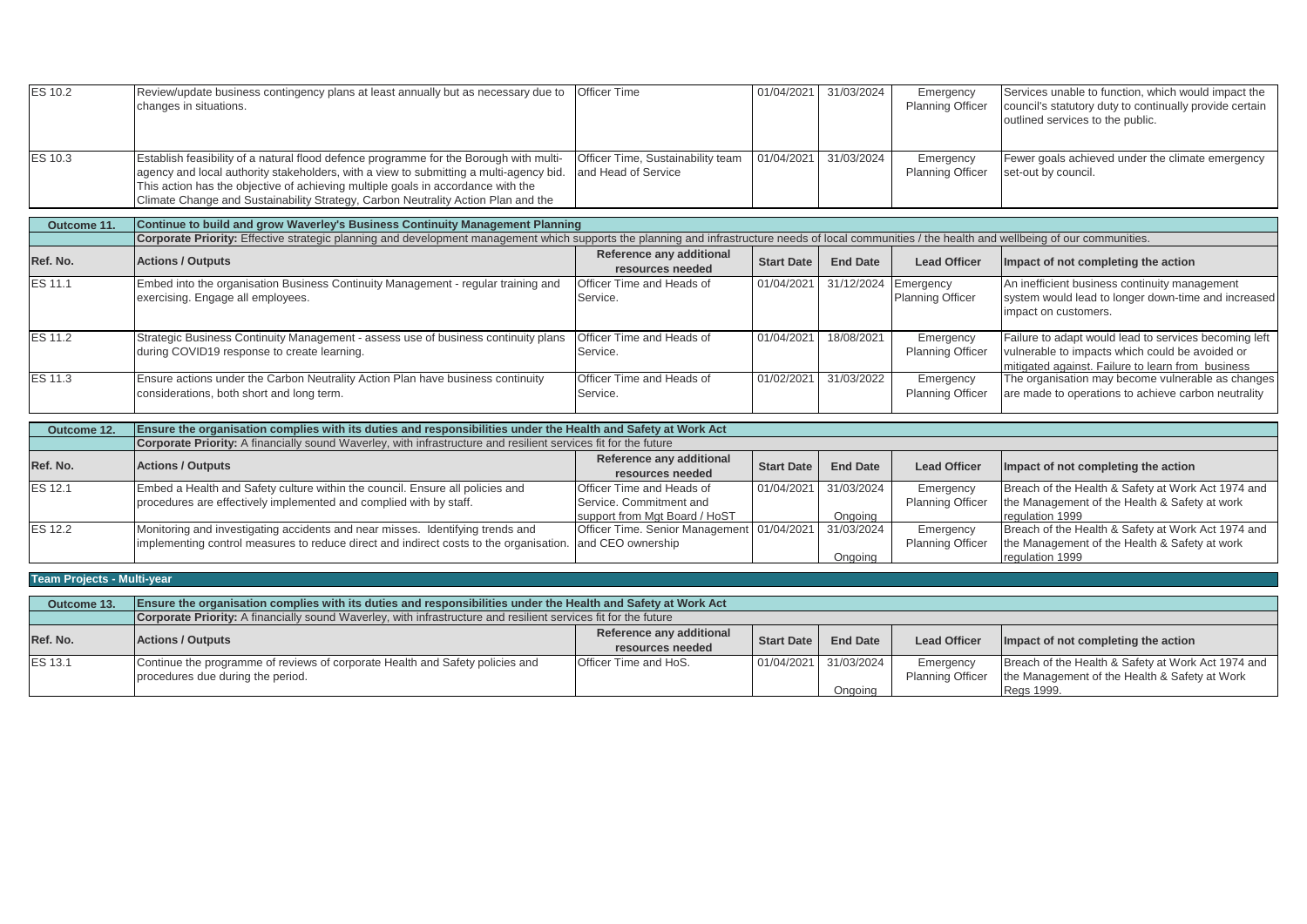# **Team Leader: Paul Hughes - Licensing Manager**

# **Business As Usual - annual**

| Outcome 14.    | Help to ensure the Health and Well Being of the community by ensuring safety standards are maintained in all licensable activities conducted within the borough                                                                                                                                                                                                                                                                                                                                                                                                      |                                              |                   |                 |                                       |                                                                                                                      |  |  |  |
|----------------|----------------------------------------------------------------------------------------------------------------------------------------------------------------------------------------------------------------------------------------------------------------------------------------------------------------------------------------------------------------------------------------------------------------------------------------------------------------------------------------------------------------------------------------------------------------------|----------------------------------------------|-------------------|-----------------|---------------------------------------|----------------------------------------------------------------------------------------------------------------------|--|--|--|
|                | Corporate priority: A strong, resilient local economy, supporting local businesses and employment / the health and wellbeing of our communities.                                                                                                                                                                                                                                                                                                                                                                                                                     |                                              |                   |                 |                                       |                                                                                                                      |  |  |  |
| Ref. No.       | <b>Actions / Outputs</b>                                                                                                                                                                                                                                                                                                                                                                                                                                                                                                                                             | Reference any additional<br>resources needed | <b>Start Date</b> | <b>End Date</b> | <b>Lead Officer</b>                   | Impact of not completing the action                                                                                  |  |  |  |
| ES 14.1        | Continue with targeted Licensing inspection programme, with spot check visits<br>following intelligence and/or incidents. Ensure results and any concerns from such<br>visits are reported internally and shared with key partners including Surrey Police.<br>Ensure all Licensing compliance issues are acted upon and further monitored and site<br>revisited where appropriate. Utilising Environmental Enforcement & Monitoring<br>Officers in their specific areas to support where possible to help reduce travel/carbon<br>footprint and improve efficiency. | <b>Existing Resource</b>                     | 01/04/2021        | 31/03/2022      | Licensing &<br>Enforcement<br>Manager | Unable to confirm licensed activities are complying<br>with the licence conditions. Public safety may be at<br>risk. |  |  |  |
| <b>ES 14.2</b> | Carry out a programme of spot checks on Hackney carriage and Private Hire vehicles, Existing Resource<br>drivers and operators. Investigate and record all complaints, taking appropriate action.                                                                                                                                                                                                                                                                                                                                                                    |                                              | 01/04/2021        | 31/03/2022      | Licensing &<br>Enforcement<br>Manager | Unable to confirm licensed activities are complying<br>with the licence conditions. Public safety may be at          |  |  |  |
| ES 14.3        | Carry out a business process review to improve customer focus across all areas of the Existing Resource<br>Council's licensing function, introducing on line and self service facilities where<br>appropriate to improve efficiency and customer journeys.                                                                                                                                                                                                                                                                                                           |                                              | 01/04/2021        | 31/03/2022      | Licensing &<br>Enforcement<br>Manager | Staff not up to date with current legislation and<br>licensing practice                                              |  |  |  |
| <b>ES 14.4</b> | Review and update Hackney Carriage/Private Hire Policy requirements to promote the Existing Resource<br>transition to ultra low emission, hybrid or electric vehicles as Hackney Carriage/Private<br>Hire Vehicles and investigate introducing an age limit in accordance with target T2 in<br>the Carbon Neutrality Action Plan. CNAP - T2                                                                                                                                                                                                                          |                                              | 01/04/2021        | 31/03/2022      | Licensing &<br>Enforcement<br>Manager | Public safety cannot be assured Failure to deliver<br>action T2 on Carbon Neutrality Action Plan                     |  |  |  |
| <b>ES 14.5</b> | Complete the review of the Taxi & Private Hire Licensing Policy and begin the<br>implementation of the revised policy.                                                                                                                                                                                                                                                                                                                                                                                                                                               | <b>Existing Resource</b>                     | 01/04/2021        | 31/03/2022      | Licensing &<br>Enforcement<br>Manager | Public safety cannot be assured                                                                                      |  |  |  |

**Service Team: Environmental Enforcement Team: Environmental Enforcement Team Leader: Paul Hughes - Licensing Manager** 

**Business As Usual - Annual**

| Outcome 15.    | Enhance local environment and feeling of well-being for the community as a result of reduced levels of environmental crime and anti-social behaviour within the borough.                                                         |                                              |                   |                 |                                                        |                                                                      |  |  |  |  |
|----------------|----------------------------------------------------------------------------------------------------------------------------------------------------------------------------------------------------------------------------------|----------------------------------------------|-------------------|-----------------|--------------------------------------------------------|----------------------------------------------------------------------|--|--|--|--|
|                | Corporate priority: A sense of responsibility by all for our environment, promoting biodiversity, championing the green economy and protecting our planet / the health and wellbeing of our communities.                         |                                              |                   |                 |                                                        |                                                                      |  |  |  |  |
| Ref. No.       | <b>Actions / Outputs</b>                                                                                                                                                                                                         | Reference any additional<br>resources needed | <b>Start Date</b> | <b>End Date</b> | <b>Lead Officer</b>                                    | Impact of not completing the action                                  |  |  |  |  |
| <b>ES 15.1</b> | Carry out effective enforcement against fly-tipping, littering and dog fouling and ensure<br>there are effective dog controls throughout the borough.                                                                            | <b>Existing resources</b>                    | 01/04/21          | 31/03/24        | Licensing &<br>Environmental<br>Enforcement<br>Manager | Increased fly tipping, loss of WBC reputation                        |  |  |  |  |
| <b>ES 15.2</b> | Monitor the effectiveness and performance of the waste, recycling and street cleaning<br>contractor on behalf of the Environmental Services Manager and report performance<br>on a regular basis at performance review meetings. | <b>Existing resources</b>                    | 01/04/21          | 31/03/24        | Licensing &<br>Environmental<br>Enforcement<br>Manager | Standards of service fall. Failure to meet contract<br>specification |  |  |  |  |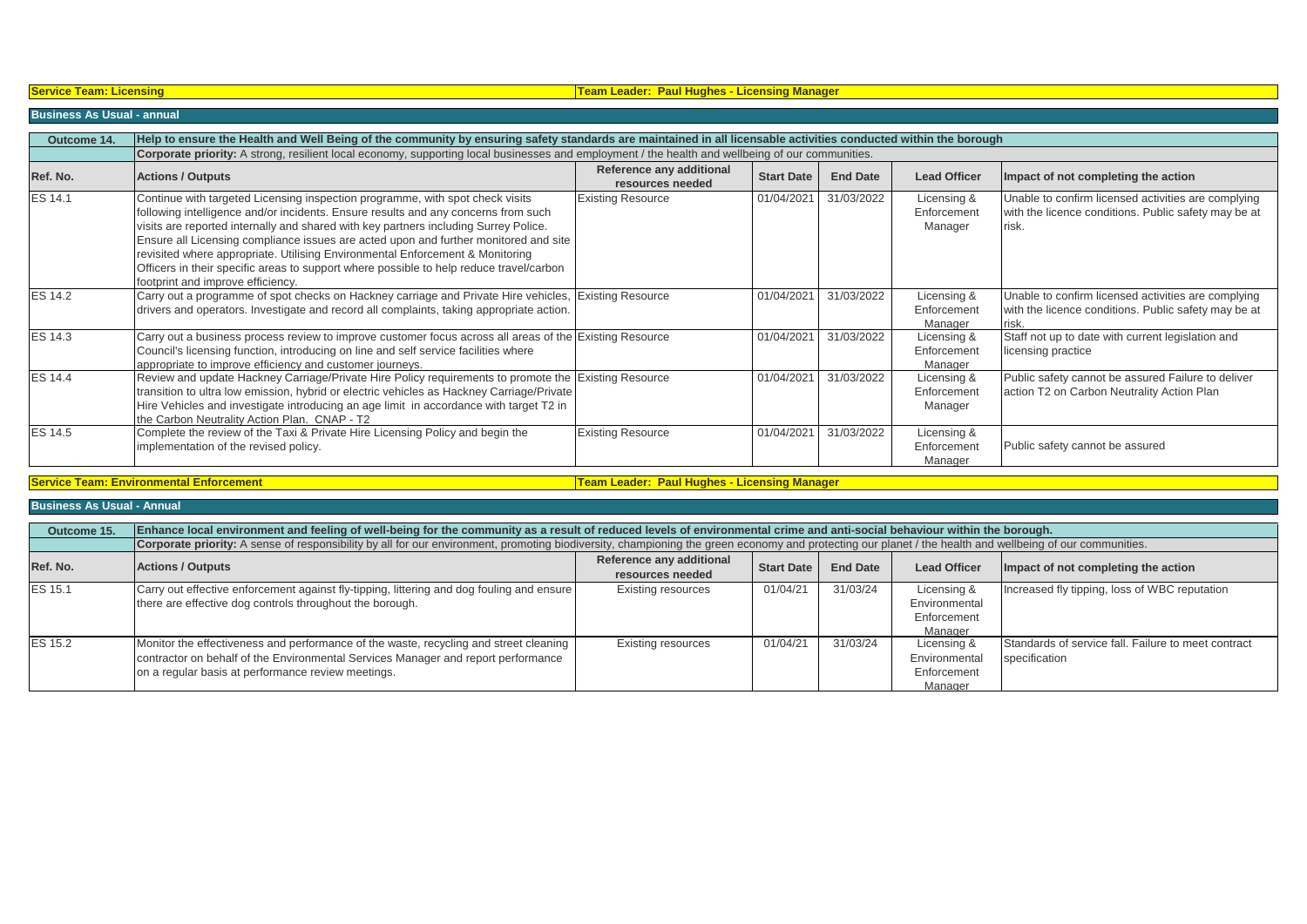| Toam: Quetainahility |  |
|----------------------|--|
|                      |  |
|                      |  |

# **Service Team: Sustainability Team Leader: Fotini Vickers- Sustainability Manager**

# **Business As Usual - Annual**

| Outcome 16.    | Ensure the impact of the organisation's activities on the environment is reduced / minimised                                                                                                                                                                                                                   |                                              |                   |                 |                           |                                                                 |  |  |
|----------------|----------------------------------------------------------------------------------------------------------------------------------------------------------------------------------------------------------------------------------------------------------------------------------------------------------------|----------------------------------------------|-------------------|-----------------|---------------------------|-----------------------------------------------------------------|--|--|
|                | Corporate priority: A sense of responsibility by all for our environment, promoting biodiversity, championing the green economy and protecting our planet / the health and wellbeing of our communities.                                                                                                       |                                              |                   |                 |                           |                                                                 |  |  |
| Ref. No.       | <b>Actions / Outputs</b>                                                                                                                                                                                                                                                                                       | Reference any additional<br>resources needed | <b>Start Date</b> | <b>End Date</b> | <b>Lead Officer</b>       | Impact of not completing the action                             |  |  |
| <b>ES 16.1</b> | Monitor energy use within the council's building, services and contracted services and Officer Time<br>produce the annual Greenhouse Gas Emissions Report and monitor progress against<br>our energy efficiency and carbon reduction targets and identify actions to achieve<br>further reductions.            |                                              | 01/04/20          | 31/03/22        | Sustainability<br>Manager | Failure to meet energy efficiency targets.                      |  |  |
| <b>ES 16.2</b> | With Private Sector Housing and Asset Management produce and submit the Home<br>Energy Conservation Act (HECA) report in alternating years. The report identifies<br>measures taken by the Council to improve energy efficiency and reduction of carbon<br>emissions in residential properties in the borough. | <b>Officer Time</b>                          | 01/01/21          | 31/03/23        | Sustainability<br>Manager | Failure to comply with the Home Energy<br>Conservation Act 1995 |  |  |

# **Team Projects - Multi-year**

| <b>Outcome 17</b> | Develop and implement initiatives to promote sustainable transport and reduction of use of natural resources                                                                                                                                              |                                              |                   |                 |                                                             |                                                                                                                                                                                 |  |  |
|-------------------|-----------------------------------------------------------------------------------------------------------------------------------------------------------------------------------------------------------------------------------------------------------|----------------------------------------------|-------------------|-----------------|-------------------------------------------------------------|---------------------------------------------------------------------------------------------------------------------------------------------------------------------------------|--|--|
|                   | Corporate priority: A sense of responsibility by all for our environment, promoting biodiversity, championing the green economy and protecting our planet / the health and wellbeing of our communities.                                                  |                                              |                   |                 |                                                             |                                                                                                                                                                                 |  |  |
| Ref. No.          | <b>Actions / Outputs</b>                                                                                                                                                                                                                                  | Reference any additional<br>resources needed | <b>Start Date</b> | <b>End Date</b> | <b>Lead Officer</b>                                         | Impact of not completing the action                                                                                                                                             |  |  |
| <b>ES 17.1</b>    | Work with all services across Waverley Borough Council, Surrey County Council,<br>Town and Parish Councils and with the wider community to enable them to progress<br>the short term actions in the Carbon Neutrality Action Plan.                        | Officer Time, Support from all<br>Services   | 01/04/2021        | 31/03/2024      | Head of<br>Environmental &<br>and Sustainability<br>Manager | Failure to identify ways that the council can reduce<br>our carbon emissions and fulfil the commitment the<br>Regulatory Services Council has made to be carbon neutral by 2030 |  |  |
| <b>ES 17.2</b>    | Working with Car Park Team to identify four car parks used by commuters and<br>businesses that are suitable for the installation of fast chargers and continue the roll<br>out of EV chargers. Prepare business case and seek external funding. CNAP - T5 | <b>Officer Time</b>                          | 01/04/2021        | 31/03/2024      | Sustainability<br>Manager                                   | Failure to provide charging facilities for customers<br>and promote the use of environmentally friendly<br>vehicles, CNAP - T5                                                  |  |  |
| <b>ES 17.3</b>    | Work with Parking Services to investigate the viability of installing solar canopies in<br>Waverley owned car parks and if business case supports their introduction, seek<br>funding opportunities. CNAP - E1                                            | <b>Officer Time</b>                          | 01/04/2021        | 31/03/2022      | Sustainability<br>Manager                                   | Failure to deliver action E1 on Carbon Neutrality<br><b>Action Plan</b>                                                                                                         |  |  |
| <b>ES 17.4</b>    | Working with Surrey County Council on a 2 year pilot to install on street electric<br>vehicle charging points in each major settlement. CNAP - T1                                                                                                         | <b>Officer Time</b>                          | 01/04/2021        | 31/03/2022      | Sustainability<br>Manager                                   | Failure to provide charging facilities for customers<br>and promote the use of environmentally friendly<br>vehicles                                                             |  |  |
| <b>ES 17.5</b>    | Investigate the viability of ULEV pool cars for business use as a means of promoting<br>behaviour change and prepare a business case if considered viable. CNAP - O5                                                                                      | Officer Time, Funding allocated              | 01/04/2021        | 31/03/2024      | Sustainability<br>Manager                                   | Failure to deliver action O5 on Carbon Neutrality<br><b>Action Plan</b>                                                                                                         |  |  |
| <b>ES 17.6</b>    | Working with Town & Parishes and Cycle Forums install four bicycle shelters, one in<br>Farnham, Haslemere, Godalming and Cranleigh as a pilot scheme. Evaluate their<br>uptake and prepare a business case for further shelters                           | Officer Time, Funding allocated              | 01/04/2021        | 31/03/2024      | Sustainability<br>Manager                                   | Failure to provide bike shelters that would promote<br>active transport and fulfil the commitment the Council<br>has made to be carbon neutral by 2030                          |  |  |
| <b>ES 17.7</b>    | Work with Guildford Borough Council on a joint pilot to introduce ECargo Bikes across<br>the two boroughs suitable for use by local business. Prepare joint funding bid                                                                                   | Officer time, Funding required               | 01/04/2021        | 31/03/2024      | Sustainability<br>Manager                                   | Failure to promote active transport for local<br>businesses and fulfil the commitment the Council has<br>made to be carbon neutral by 2030                                      |  |  |
| <b>ES 17.8</b>    | Work with Surrey County Council to identify potential sites in Waverley that are<br>suitable for tree planting and renewables. Funded by SCC                                                                                                              | Officer time                                 | 01/04/2021        | 31/03/2024      | Sustainability<br>Manager                                   | Failure to identify ways to offset carbon emissions in<br>Waverley and fulfil the commitment the Council has<br>made to be carbon neutral by 2030                               |  |  |